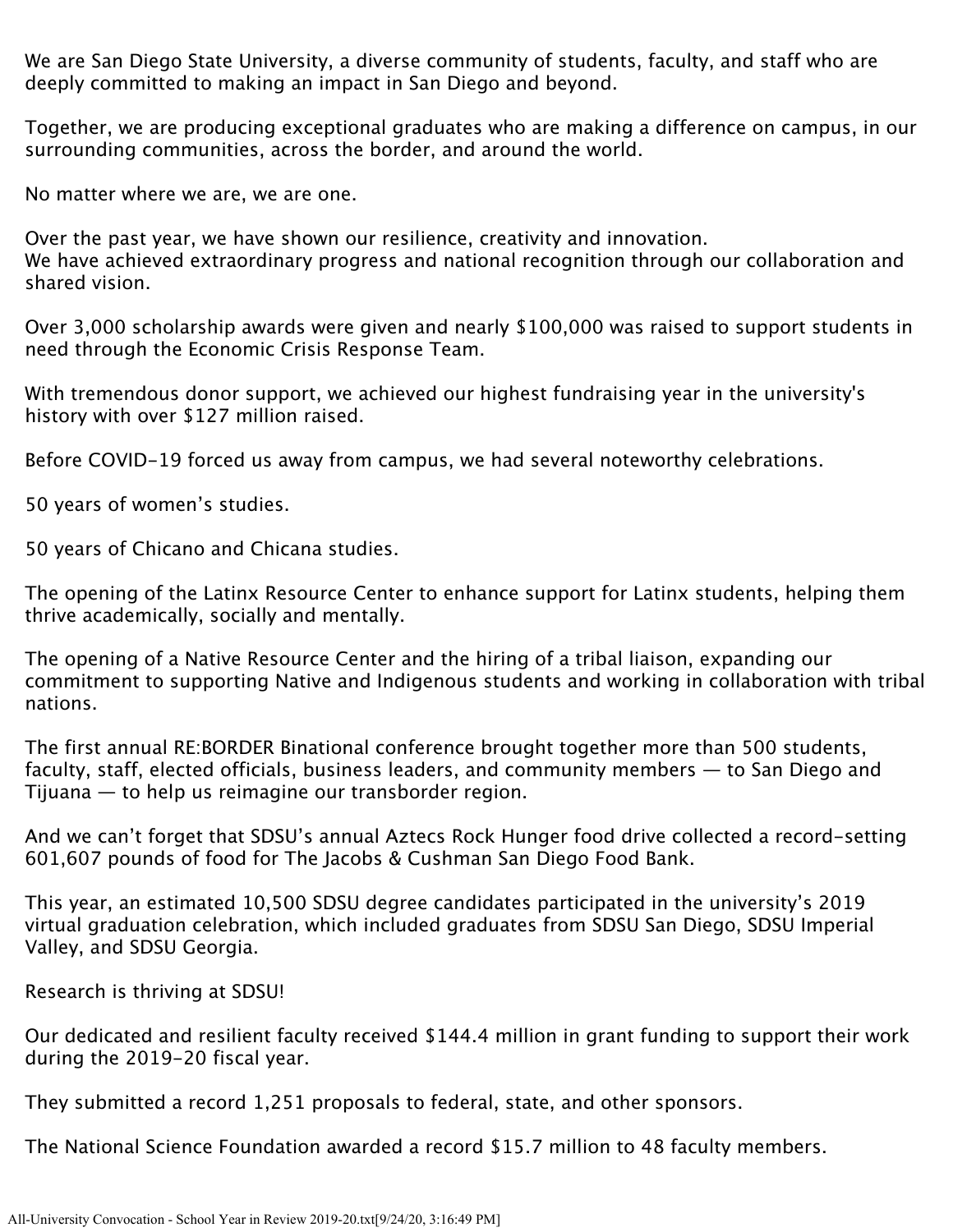That's an increase of nearly 70% over the previous year.

The National Institutes of Health awarded 89 faculty \$31.9 million, a 10.8% percent increase from the previous year.

And the National Science Foundation awarded two prestigious career awards to professors Daniel Reinholz and Nick Shikuma.

Earlier this year, COVID-19 forced us to shift instruction and student support to the virtual space and put an early end to our season, but before that SDSU sports created a sense of pride and enthusiasm in our community!

Men's basketball became the last undefeated team in the nation, with a 26-0 record.

Two MVPs Kawhi Leonard (NBA Finals MVP) and Stephen Strasburg (World Series MVP) became the first players from the same university to be named MVPs in one of the four major US sports championships in the same year.

SDSU Swimming and Diving finished the season with a perfect 8-0 record in dual meets and won its second consecutive Mountain West Conference championship.

And San Diego State joined only 23 schools in the country to have a student-athlete selected in the 2019 NBA, MLB and NFL Drafts.

Together we have navigated the COVID-19 pandemic at record speed.

Raising tens of thousands of dollars for students in need.

Donating medical supplies to health care workers.

Transitioning everyone to virtual learning, fast.

Launching SDSU Flex to prepare for a new academic year.

And answering the call for critical research.

Here are a few examples: Our faculty, researchers, and students are tracing how COVID-19 spreads and mutates in the environment.

Providing crucial resources for the public through SDSU's Research HUB.

Partnering with San Diego County Health and Human Services Agency to deploy contact tracers within underserved communities.

And SDSU also made national news as our engineers responded to the national challenge to create an assisted breathing device prototype.

Finally, we also formally welcomed new deans and leaders who are now part of our SDSU family.

Vice President for Student Affairs and Campus Diversity Dr. J. Luke Wood.